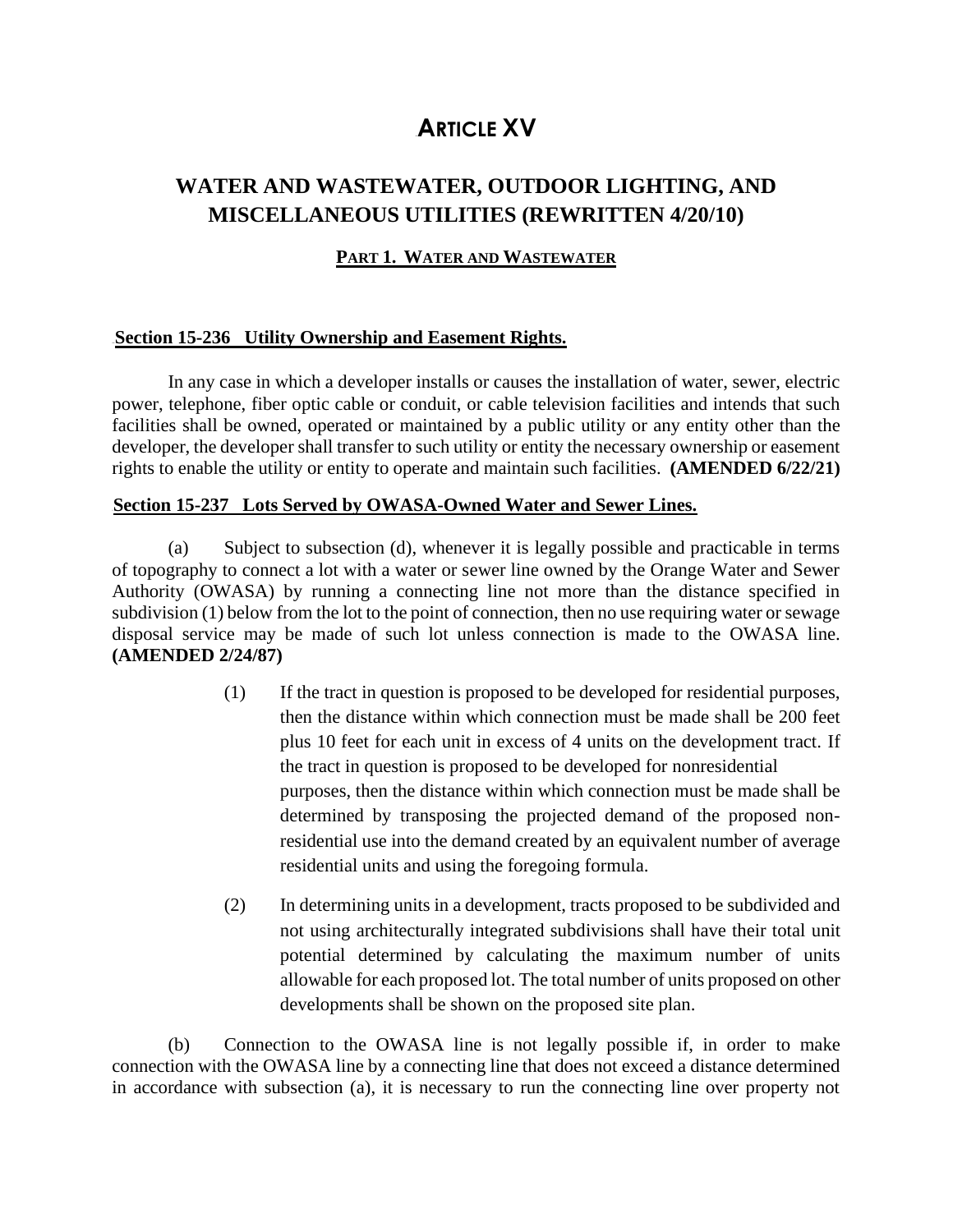owned by the owner of the property to be served by the connection, and after diligent effort, the easement necessary to run the connecting line cannot reasonably be obtained.

(c) For purposes of this article, a lot is "served" by the OWASA system if the lot is connected to that system or if connection is required by this section.

(d) This section shall not operate either to require or prevent the extension of water or sewer lines to lots within the WR, C, B-5, or WM-3 zoning districts. **(AMENDED 5/15/90)** 

## Section 15-238 Sewage Disposal Facilities Required.

(a) Every principal use and every lot within a subdivision shall be served by a sewage disposal system that is adequate to accommodate the reasonable needs of such use or subdivision lot, and that complies with all applicable health regulations.

(b) Notwithstanding any other provisions of this article, no sewage treatment system other than individual on-site septic systems or individual on site alternative disposal systems approved by the Orange County Health Department or the appropriate state or federal agency and serving a single unit shall be allowed within the WR, C, B-5, and WM-3 zoning districts, except that any lots in the Rangewood Subdivision that were benefited by OWASA's previous water and sewer extension project and which appear on OWASA's final assessment role for that project may be connected to OWASA's water and/or sewer lines as long as all assessments, fees, and charges have been paid or are up-to-date. **(AMENDED 9/01/92)** 

(c) Notwithstanding any other provisions of this article, no sewage collection system shall be allowed within the WR, C, B-5, and WM-3 zoning districts except to remedy a public health emergency not otherwise correctable such as (but not limited to) a failing septic system or failing package treatment plant as determined by the Orange County Health Department or appropriate state or federal agency. **(AMENDED 5/3/88; 6/23/88; 5/15/90)**

## Section 15-239 Determining Compliance With Section 15-238.

(a) Primary responsibility for determining whether a proposed development will comply with the standard set forth in Section 15-238 often lies with an agency other than the town, and the developer must comply with the detailed standards and specifications of such other agency. The relevant agencies are listed in subsection (b). Whenever any such agency requires detailed construction or design drawings before giving its official approval to the proposed sewage disposal system, the authority issuing a permit under this chapter may rely upon a preliminary review by such agency of the basic design elements of the proposed sewage disposal system to determine compliance with Section 15-238. However, construction of such system may not be commenced until the detailed plans and specifications have been reviewed and any appropriate permits issued by such agency.

(b) In the following table, the column on the left describes the type of development and the column on the right indicates the agency that must certify to the town whether the proposed sewage disposal system complies with the standards set forth in Section 15-238. **(AMENDED 6/22/21)**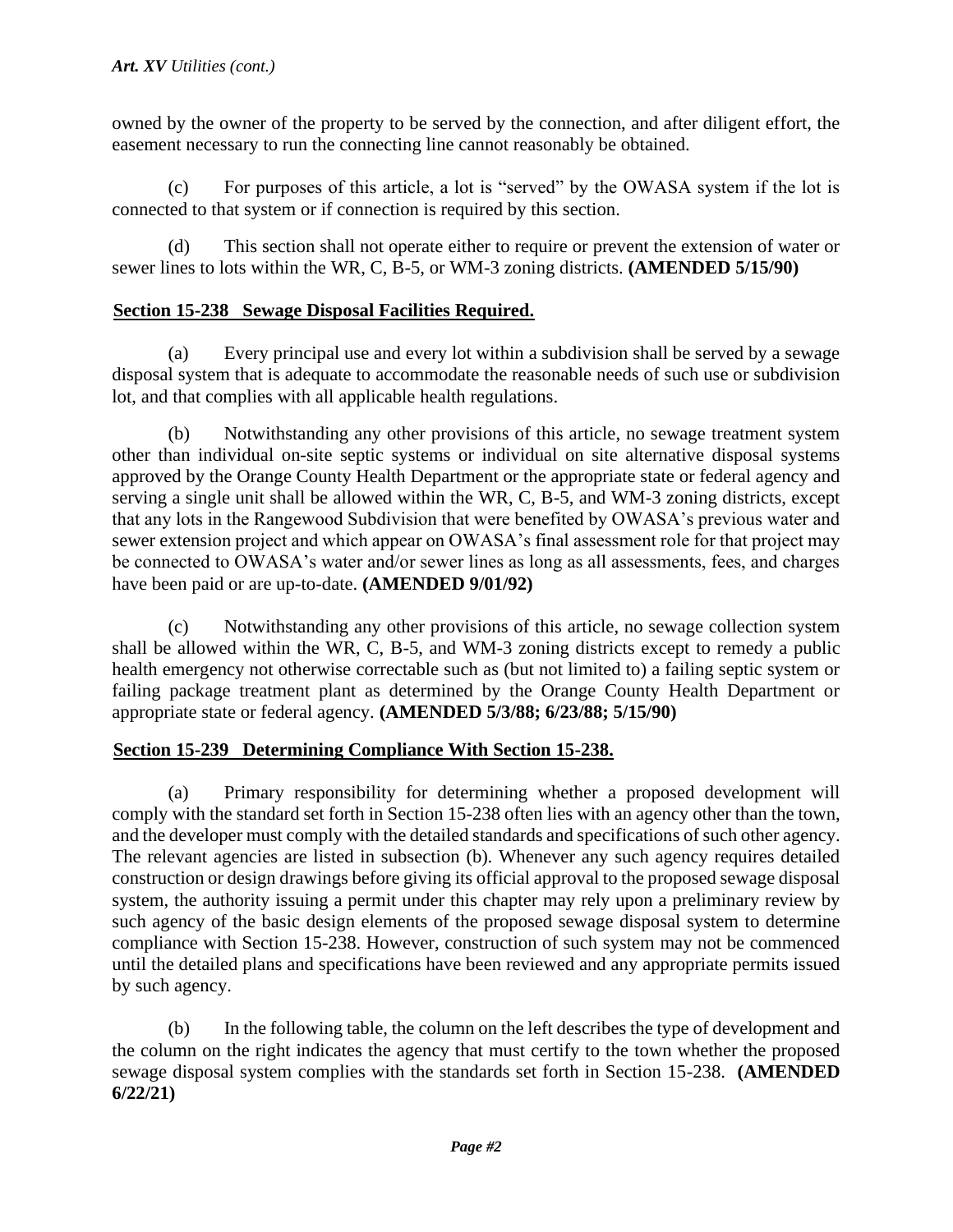| IF                                                                                                                                                                                                                                                                                                                                                                                                                                                                                                                                                                                                                                                                                              | <b>THEN</b>                                                                                                                                                                                                                                                                                                                                                                                                                                                       |
|-------------------------------------------------------------------------------------------------------------------------------------------------------------------------------------------------------------------------------------------------------------------------------------------------------------------------------------------------------------------------------------------------------------------------------------------------------------------------------------------------------------------------------------------------------------------------------------------------------------------------------------------------------------------------------------------------|-------------------------------------------------------------------------------------------------------------------------------------------------------------------------------------------------------------------------------------------------------------------------------------------------------------------------------------------------------------------------------------------------------------------------------------------------------------------|
| The use is located on a lot that is served<br>1.<br>by the OWASA sewer system or a<br>previously approved, privately owned<br>packaged treatment plant, and the use<br>can be served by a simple connection to<br>the system (as in the case of the single-<br>family residence) rather than the<br>construction of an internal collection<br>system (as in the case of a shopping<br>center or apartment complex)<br>The use (other than a subdivision) is<br>2.<br>located on a lot that is served by the<br>OWASA sewer system but service to<br>the use necessitates construction of an<br>internal collection system (as in the<br>case of a shopping center or apartment<br>complex); and | No further certification is necessary                                                                                                                                                                                                                                                                                                                                                                                                                             |
| The internal collection system is to<br>a.<br>be transferred to and maintained<br>by OWASA;                                                                                                                                                                                                                                                                                                                                                                                                                                                                                                                                                                                                     | OWASA must certify to the Town that the<br>proposed internal collection system meets<br>OWASA's specifications and will be<br>accepted by OWASA. (A "Permit to<br>Construct" must be obtained from the NC<br>Department of Environmental Quality<br>(DEQ).                                                                                                                                                                                                        |
| The internal collection system is<br>$\mathbf b$ .<br>to be privately maintained.                                                                                                                                                                                                                                                                                                                                                                                                                                                                                                                                                                                                               | The public works director must certify that<br>the proposed collection system is adequate.                                                                                                                                                                                                                                                                                                                                                                        |
| The use (other than a subdivision) is not<br>3.<br>served by the OWASA system but is to<br>be served by a privately operated<br>sewage treatment system (that has not<br>previously been approved) with 3000<br>gallons per day or less design capacity,<br>the effluent from which does not<br>discharge to surface waters.                                                                                                                                                                                                                                                                                                                                                                    | The Orange County Health Department<br>(OCHD) must certify to the Town that the<br>proposed system complies with all applicable<br>State and local health regulations. If the<br>proposed use is a single dwelling other than a<br>mobile home, the developer must obtain an<br>improvements permit from the OCHD. If the<br>proposed use is a single family mobile home,<br>the developer must present to the Town a<br>certificate of completion from the OCHD. |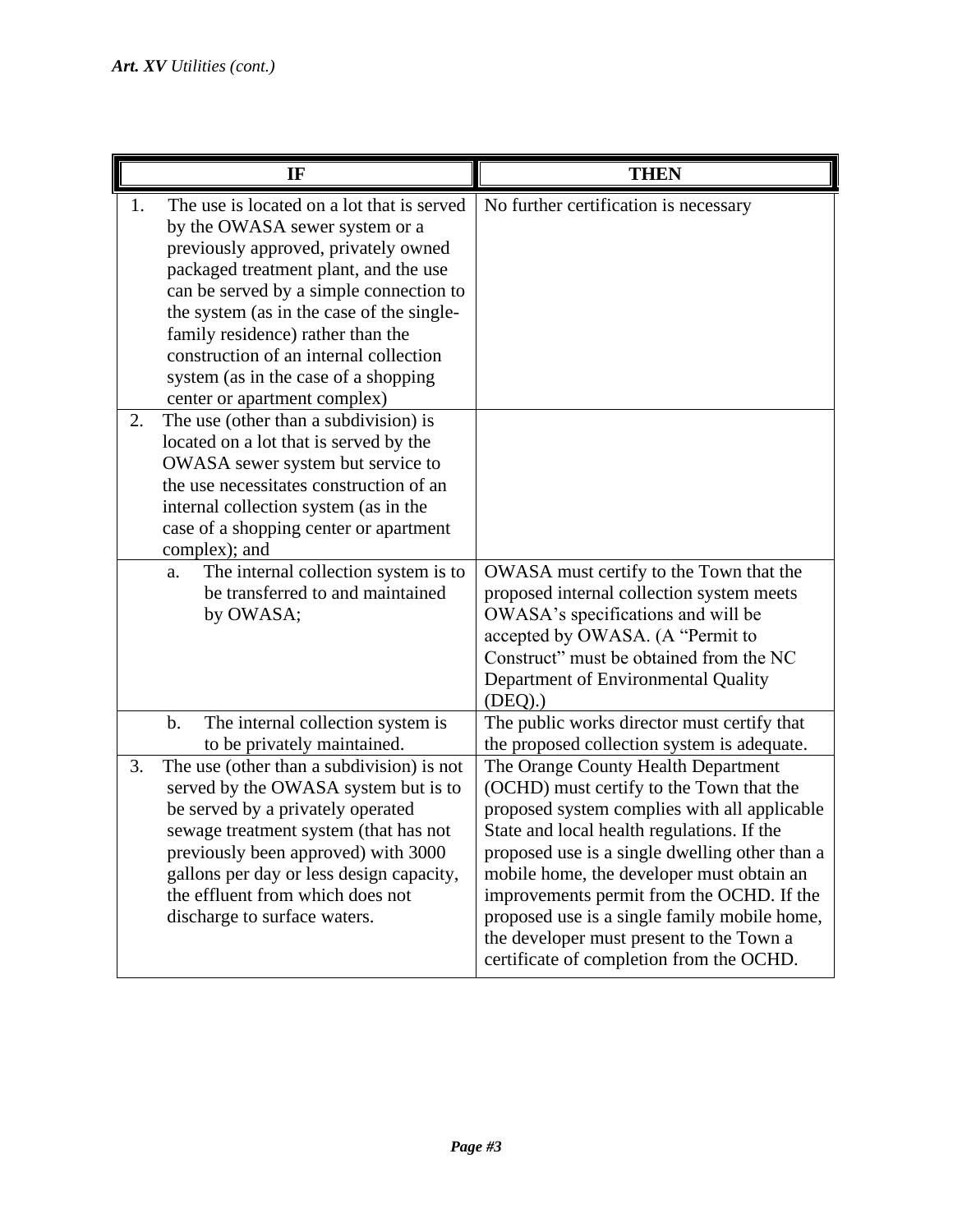| 4. |                            | The use (other than a subdivision is to<br>be served by a privately operated<br>sewage treatment system (not<br>previously approved) that has a design<br>capacity of more than 3000 gallons per<br>day or that discharges effluent into<br>surface waters.                                                                                                                 | The NC Department of Environmental<br>Quality (DEQ) must certify to the Town that<br>the proposed system complies with all<br>applicable State regulations, (A "Permit to<br>Construct" and a "Permit to Discharge" must<br>be obtained from DEQ.)                                                                                                                                                                                  |
|----|----------------------------|-----------------------------------------------------------------------------------------------------------------------------------------------------------------------------------------------------------------------------------------------------------------------------------------------------------------------------------------------------------------------------|-------------------------------------------------------------------------------------------------------------------------------------------------------------------------------------------------------------------------------------------------------------------------------------------------------------------------------------------------------------------------------------------------------------------------------------|
| 5. |                            | The proposed use is a subdivision; and                                                                                                                                                                                                                                                                                                                                      |                                                                                                                                                                                                                                                                                                                                                                                                                                     |
|    | a.                         | Lots within the subdivision are to<br>be served by simple connection into<br>existing OWASA lines or lines of a<br>previously approved private system;                                                                                                                                                                                                                      | No further certification is necessary                                                                                                                                                                                                                                                                                                                                                                                               |
|    | $h_{\cdot}$<br>$C_{\cdot}$ | Lots within the subdivision are to<br>be served by the OWASA system<br>but the developer will be<br>responsible for installing the<br>necessary additions to the OWASA<br>system;<br>Lots within the subdivision are to be<br>served by a sewage treatment<br>system that has not been approved,<br>that has a design capacity of 3000<br>gallons per day or less, and that | OWASA must certify to the Town that the<br>pro-posed system meets OWASA's<br>specifications and will be accepted by<br>OWASA. (A "Permit to Construct" must be<br>obtained from the NC Department of<br>Environmental Quality (DEQ))<br>The OCHD must certify that the proposed<br>system complies with all applicable State and<br>local health regulations. If each lot within the<br>subdivision is to be served by separate on- |
|    |                            | does not discharge into surface<br>waters;                                                                                                                                                                                                                                                                                                                                  | site disposal system, the OCHD must certify<br>that each lots shown on a major subdivision<br>preliminary plat can probably be served, and<br>each lot on a major or minor subdivision<br>final plat can be served by an on-site disposal<br>system.                                                                                                                                                                                |
|    | d.                         | Lots within the subdivision are to<br>be served by a privately operated<br>sewage treatment system (not<br>previously approved) that has a<br>design capacity in excess of 3000<br>gallons per day or that discharges<br>effluent into surface waters.                                                                                                                      | The NC Department of Environmental<br>Quality (DEQ) Development must certify<br>that the proposed system complies with all<br>applicable State regulations. (A "Permit to<br>Construct" and a "Permit to Discharge" must<br>be obtained from DEQ.)                                                                                                                                                                                  |

(c) Any certification by OWASA pursuant to (b)2.a. or (b)5.b. of this section shall identify on appropriate project plans, the locations of all easements which OWASA will require from the developer. **(AMENDED 5/3/88)**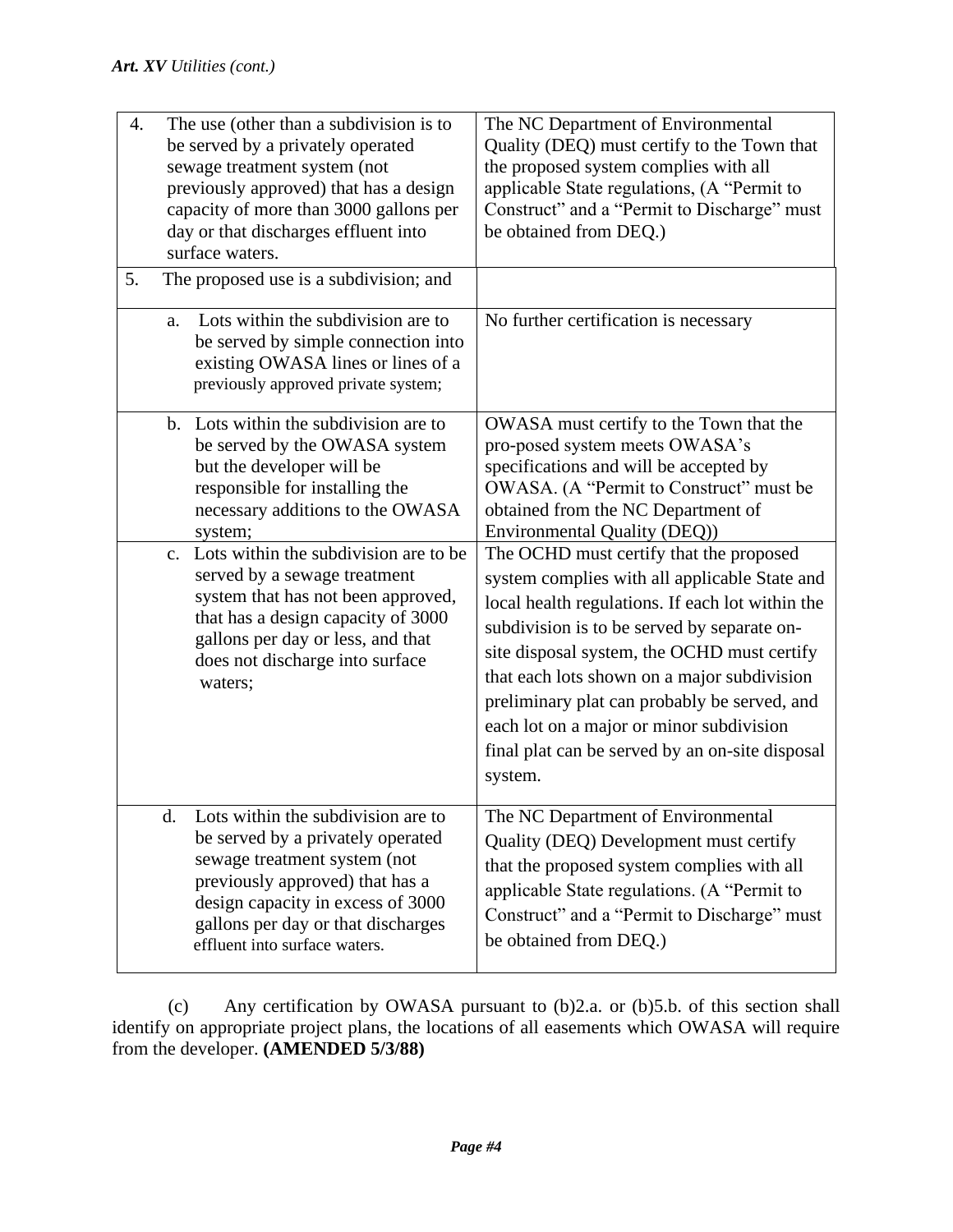## <sup>U</sup>**Section 15-240 Water Supply System Required.**

Every principal use and every lot within a subdivision shall be served by a water supply system that is adequate to accommodate the reasonable needs of such use or subdivision lot and that complies with all applicable health regulations.

## <sup>U</sup>**Section 15-241 Determining Compliance with Section 15-240.**

(a) Primary responsibility for determining whether a proposed development will comply with standards set forth in Section 15-240 often lies with an agency other than the town and the developer must comply with the detailed standards and specifications of such other agency. The relevant agencies are listed in subsection (b). Whenever any such agency requires detailed construction or design drawings before giving its official approval to the proposed water supply system, the authority issuing a permit under this chapter may rely upon a preliminary review by such agency of the basic design elements of the proposed water supply system to determine compliance with Section 15-240. However, construction of such system may not be commenced until the detailed plans and specifications have been reviewed and any appropriate permits issued by such agency.

(b) In the following table, the column on the left describes the type of development and the column on the right indicates the agency that must certify to the town whether the proposed water supply system complies with the standards set forth in section 15-240. **(AMENDED 6/22/21)**

| IF |                                                                                                                                                                                                                                                                                                                                                                                                                  | THEN                                  |
|----|------------------------------------------------------------------------------------------------------------------------------------------------------------------------------------------------------------------------------------------------------------------------------------------------------------------------------------------------------------------------------------------------------------------|---------------------------------------|
| 1. | The use is located on a lot that is<br>served by the OWASA water system<br>or a previously approved, privately<br>owned public water supply system and<br>the use can be served by a simple<br>connection to the system (as in the case<br>of a single-family residence) rather than<br>the construction of an internal<br>distribution system (as in the case of a<br>shopping center or apartment<br>complex). | No further certification is necessary |
| 2. | The use (other than a subdivision) is<br>located on a lot that is served by the<br>OWASA water system but service to<br>the use necessitates construction of an<br>internal distribution system (as in the<br>case of a shopping center or apartment<br>complex); and                                                                                                                                            |                                       |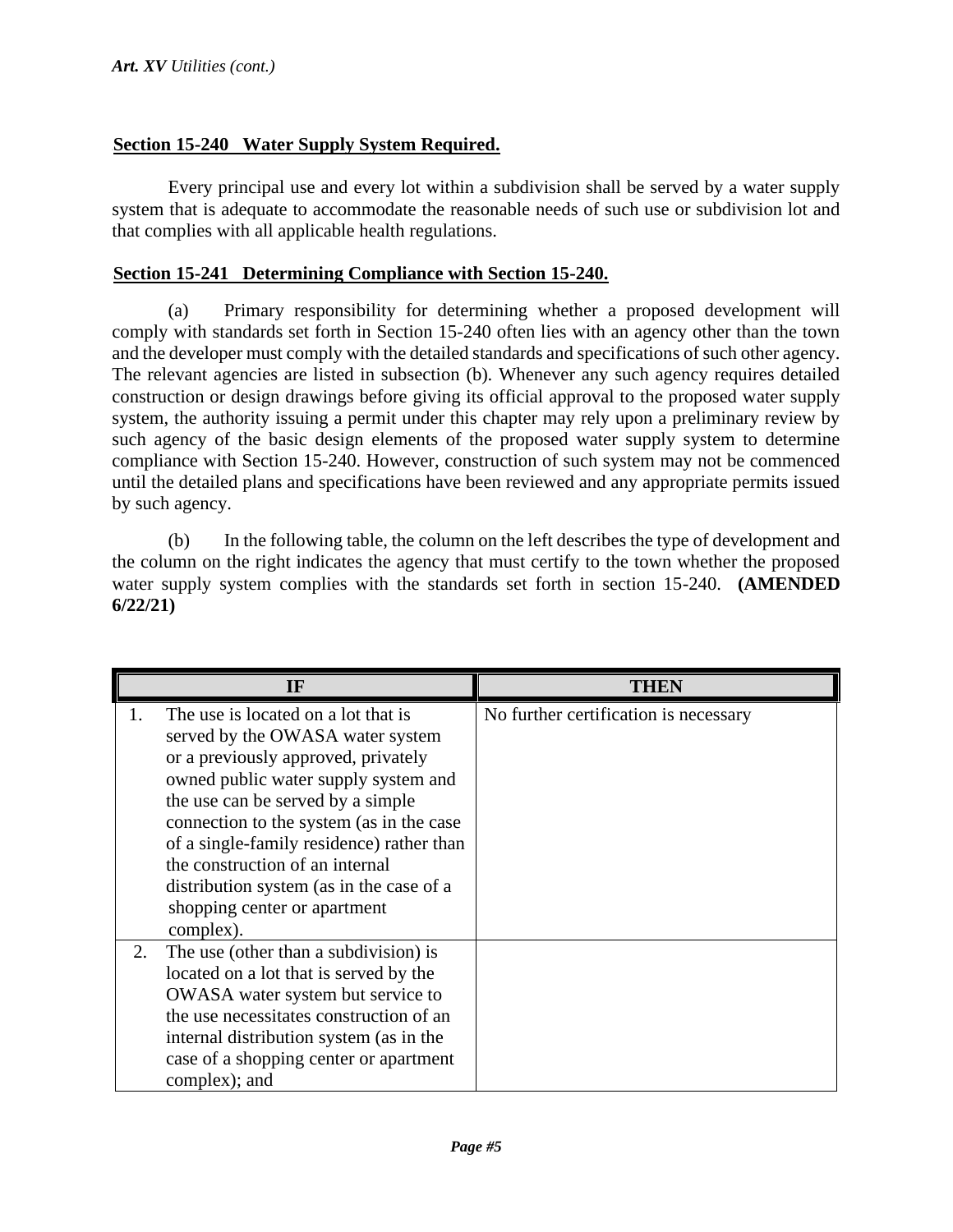|    | a.            | The internal distribution system<br>is to be transferred to and<br>maintained by OWASA;                                                                                     | OWASA must certify to the Town that the<br>proposed internal distribution system meets<br>OWASA's specifications and will be<br>accepted by OWASA. (A "Permit to<br>Construct" must be obtained from the<br>Division of Public Health of the NC<br>Department of Health and Human Services.)                                                                                                                                                                                                                                                                                                                 |
|----|---------------|-----------------------------------------------------------------------------------------------------------------------------------------------------------------------------|--------------------------------------------------------------------------------------------------------------------------------------------------------------------------------------------------------------------------------------------------------------------------------------------------------------------------------------------------------------------------------------------------------------------------------------------------------------------------------------------------------------------------------------------------------------------------------------------------------------|
|    | $\mathbf b$ . | The internal distribution system<br>is to be privately maintained.                                                                                                          | The public works director must certify that<br>the proposed distribution system is adequate.                                                                                                                                                                                                                                                                                                                                                                                                                                                                                                                 |
| 3. |               | The use (other than a subdivision) is<br>located on a lot not served by the<br>OWASA system or a previously<br>approved, privately owned public<br>water supply system; and |                                                                                                                                                                                                                                                                                                                                                                                                                                                                                                                                                                                                              |
|    | a.            | The use is to be served by a<br>privately owned public water<br>supply that has not previously<br>been approved.                                                            | The Division of Public Health of the NC<br>Department of Health and Human Services<br>must certify that the proposed system<br>complies with all applicable State and federal<br>regulations. (A "Permit to Construct" must<br>be obtained from DHHS.) The NC<br>Department of Environmental Quality (DEQ)<br>must also approve the plans if the water<br>source is a well and the system has a design<br>capacity of 100,000 gallons per day or is<br>located in certain areas designated by DEQ.<br>OWASA must also approve the distribution<br>lines for possible future addition to the<br>OWASA system. |
|    | b.            | The use is to be served by some<br>other source (such as an<br>individual well).                                                                                            | The OCHD must certify that the proposed<br>system meets all applicable State and local<br>regulations.                                                                                                                                                                                                                                                                                                                                                                                                                                                                                                       |
| 4. |               | The proposed use is a subdivision; and                                                                                                                                      |                                                                                                                                                                                                                                                                                                                                                                                                                                                                                                                                                                                                              |
|    | a.            | Lots within the subdivision are to<br>be served by simple connection<br>to existing OWASA lines or<br>lines of a previously approved<br>public water supply system;         | No further certification is necessary.                                                                                                                                                                                                                                                                                                                                                                                                                                                                                                                                                                       |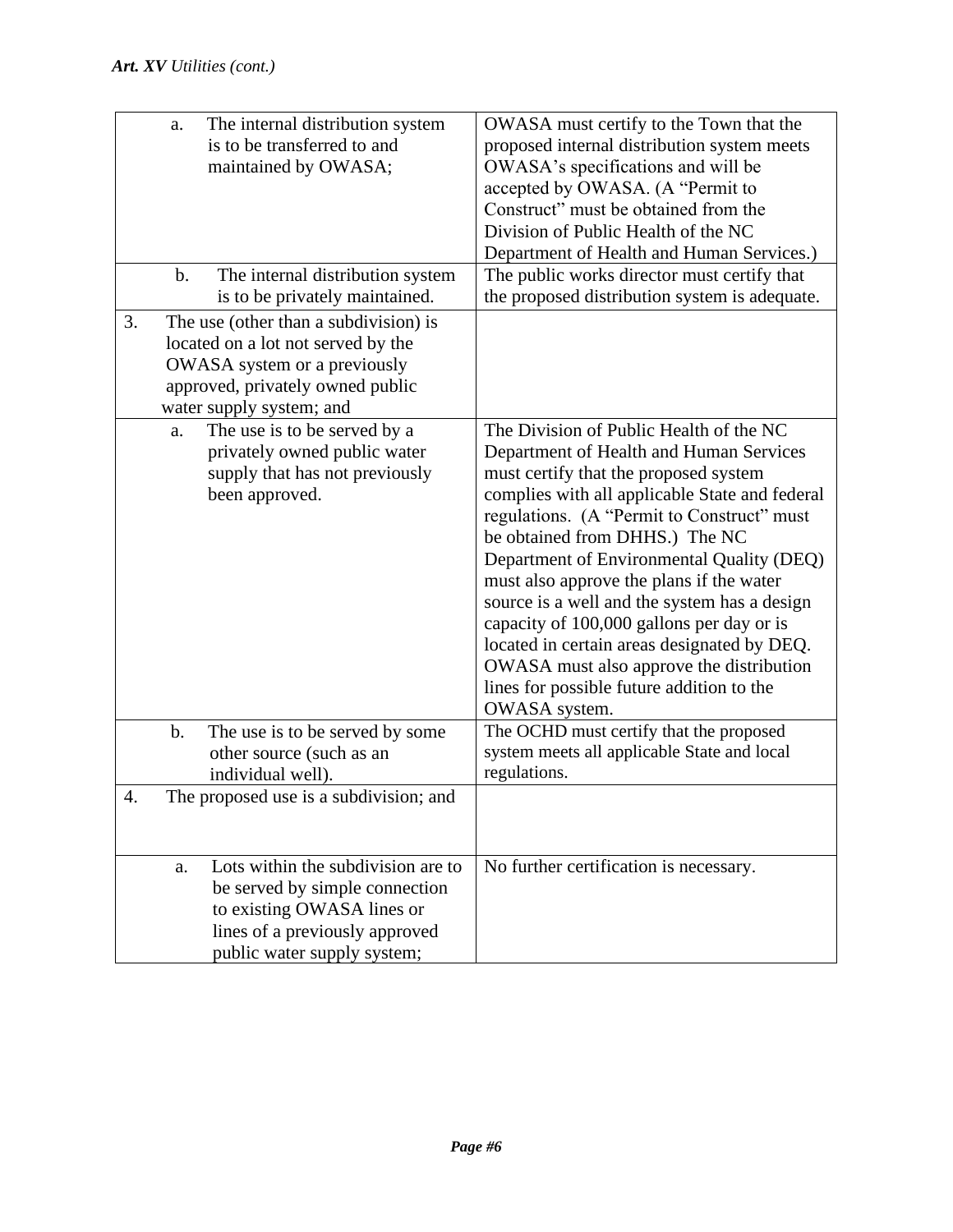| $\mathbf{b}$ . | Lots within the subdivision are to<br>be served by the OWASA system,<br>developer will be responsible for<br>installing the necessary additions<br>to the OWASA system; | OWASA must certify to the Town that the<br>proposed system meets OWASA's<br>specifications and will be accepted by<br>OWASA. (A "Permit to Construct" must be<br>obtained from the Division of Health<br>Services of the NC Department of Human<br>Resources.                                                                                                                                                                                                                                                                                                                                                                                                       |
|----------------|-------------------------------------------------------------------------------------------------------------------------------------------------------------------------|---------------------------------------------------------------------------------------------------------------------------------------------------------------------------------------------------------------------------------------------------------------------------------------------------------------------------------------------------------------------------------------------------------------------------------------------------------------------------------------------------------------------------------------------------------------------------------------------------------------------------------------------------------------------|
| C <sub>1</sub> | Lots within the subdivision are<br>serve by a privately owned public<br>water supply system that has not<br>previously been approved.                                   | The Division of Health Services of the NC<br>Department Human Resources must certify<br>that the proposed system complies with all<br>applicable State and federal regulations. (A<br>"Permit to Construct" must be obtained from<br>DHS.) The Division of Environmental<br>Management of the NC Department of<br>Natural Resources and Community<br>Development must also approve the plans if<br>the water source is a well and the system has<br>a design capacity of 100,000 gallons per day<br>or is located within certain areas designated<br>by DEM. OWASA must also approve the<br>distribution lines for possible future addition<br>to the OWASA system. |
| $\mathbf{d}$ . | Lots within the subdivision are to<br>be served by individual wells.                                                                                                    | The OCHD must certify to the Town that<br>each lot intended to be served by a well can<br>be served in accordance with applicable<br>health regulations.                                                                                                                                                                                                                                                                                                                                                                                                                                                                                                            |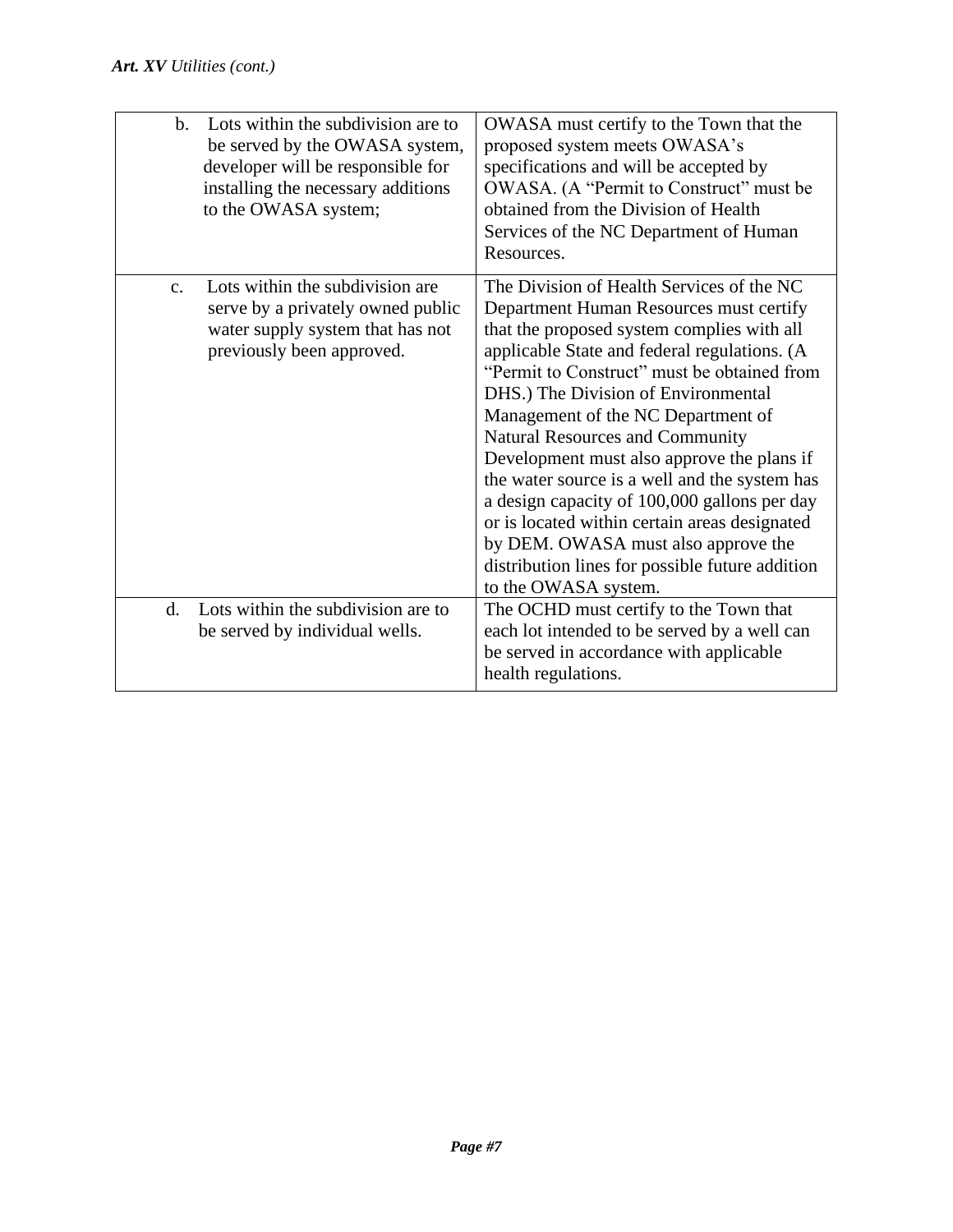## **PART II. OUTDOOR LIGHTING**

## <sup>U</sup>**Section 15-242 \_ Purpose and Intent. (AMENDED 4/20/10)**

(a) The Town Council finds that outdoor lighting serves a number of beneficial purposes. For work or recreation, it enables people to see essential detail in order that they may undertake their activities at night. It facilitates the safety and security of persons and property, for example through lighting on roads and pathways and the entrances to buildings. It may be used to emphasize features of architectural or historical significance, and to light parks and gardens. It is used for advertising or display to promote products or services, or to call attention to commercial premises by means of area lighting or signs. However, excessive or inappropriately directed lighting may create unwanted glare, interfere with observation of the nighttime sky, waste valuable energy supply, and otherwise interfere with the use or enjoyment of adjoining or nearby public or private property.

(b) It is the intent of this part to preserve, protect, and enhance the lawful nighttime use and enjoyment of any and all property through the use of appropriate lighting practices and systems by providing for the installation of individual fixtures and lighting systems that are designed and installed to maintain safety, security and productivity, and to curtail the degradation of the nighttime visual environment.

## <sup>U</sup>**Section 15-242.1\_ Definitions.**

Unless otherwise specifically provided, or unless clearly required by the context, the words and phrases defined in this section shall have the meaning indicated when used in this part.

- (1) Direct Light: Light emitted directly from the lamp, off of the reflector diffuser, or through the refractor or diffuser lens, of a luminaire.
- (2) Fixture: The assembly that houses the lamp or lamps and can include all or some of the following parts: a housing, a mounting bracket or pole socket, a lamp holder, a ballast, a reflector or mirror, and/or a refractor or lens.
- (3) Floodlight: A form of lighting designated to direct its output more or less in a specific direction.
- (4) Footcandle: (fc) The total amount of light or illuminance cast on a surface and equivalent to the light produced by a source of one (1) candle measured at a distance of one (1) foot
- (5) Full cut-off luminaries: A luminaire designed and installed where no light is emitted at or above a horizontal plane running through the lowest point on the luminaire.
- (6) Fully Shielded: Outdoor light fixtures with opaque top and sides, capable of only emitting light in the lower photometric hemisphere as installed.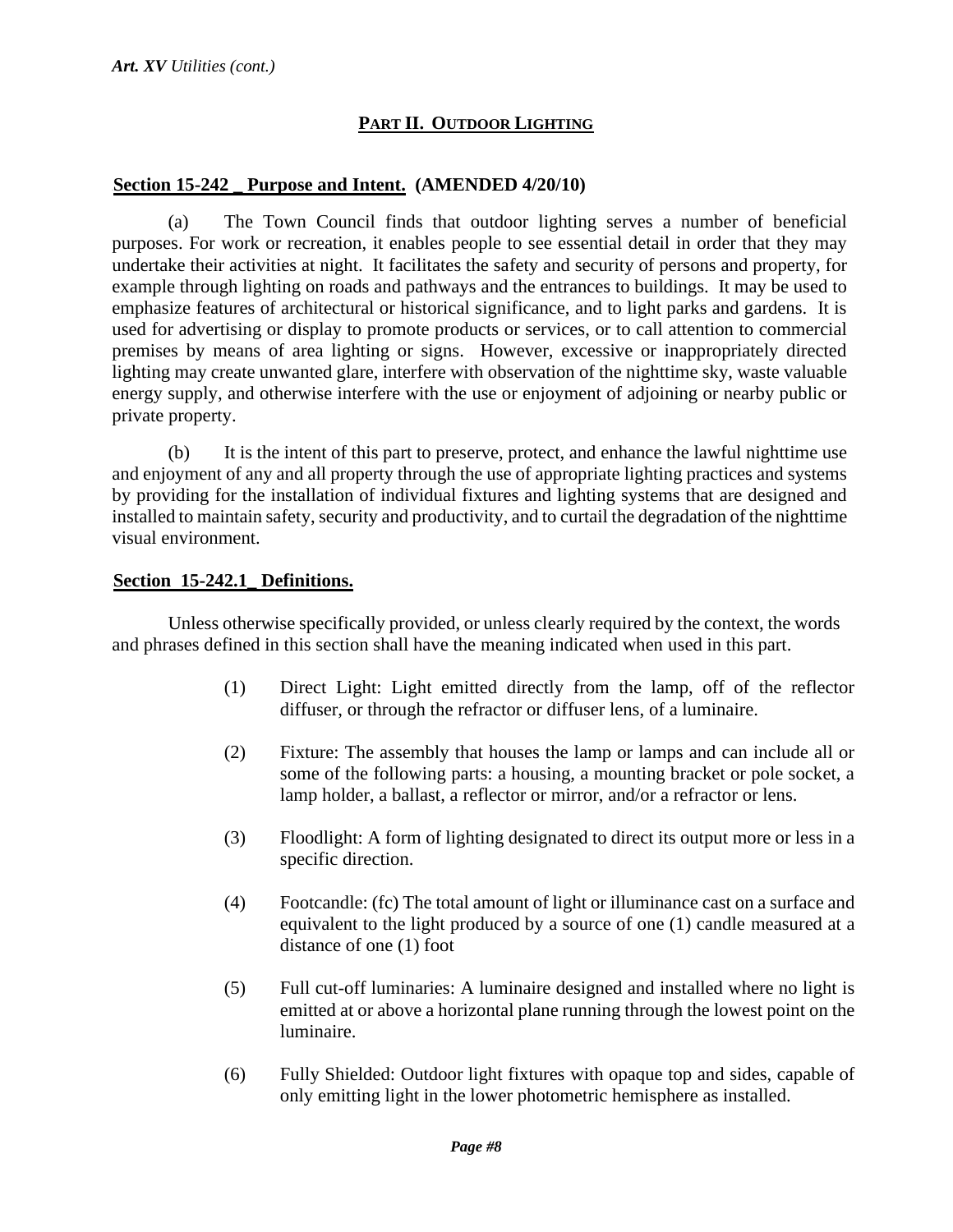- (7) Glare: Light emitting from a luminaire with an intensity great enough to reduce a viewer's ability to see, or cause annoyance and discomfort, and, in extreme cases, causing momentary blindness.
- (8) IESNA: Illuminating Engineering Society of North America, a non-profit society of professional lighting specialists that has developed a series of recommended standards for a variety of lighting applications.
- (9) Lamp: The component of the luminaire that produces the light and commonly referred to as the "bulb."
- (10) Light Trespass: The shining of light produced by a luminaire beyond the boundaries of the property on which it is located.
- (11) Lumen: The unit used to quantify the amount of light energy produced by a lamp at the lamp. Lumen output of most lamps is listed on the packaging. For example, a 60-watt incandescent lamp produces 950 lumens while a 55 watt low-pressure sodium lamp produces 8000 lumens.
- (12) Luminaire: A complete lighting system that includes light source and all necessary mechanical, electrical, and decorative parts.
- (13) Maintained Foot Candle: Illuminance of lighting fixtures adjusted for dirt buildup and lamp output depreciation.
- (14) Wall Pack: A type of light fixture typically flush-mounted on a vertical wall surface.

## Section 15-242.2 Applicability.

(a) The provisions of this part apply to developments for which permits are issued after the effective date of this part; therefore developments that exist on the effective date of this part that do not comply with its provisions shall not be regarded as nonconforming. However, when new luminaries are installed or existing luminaries are replaced, they shall comply with this part.

(b) Notwithstanding the provisions of subsection (a) of this section, luminaires installed prior to the effective date of this part that violate the following provisions shall be brought into compliance or removed within three months after the date of notification of the violation: Section 15-242.5 (d).

(c) Regulations applicable to the lighting of signs are found in Article XVII of this chapter, particularly Section 15-281.

(d) The provisions of this part do not apply to: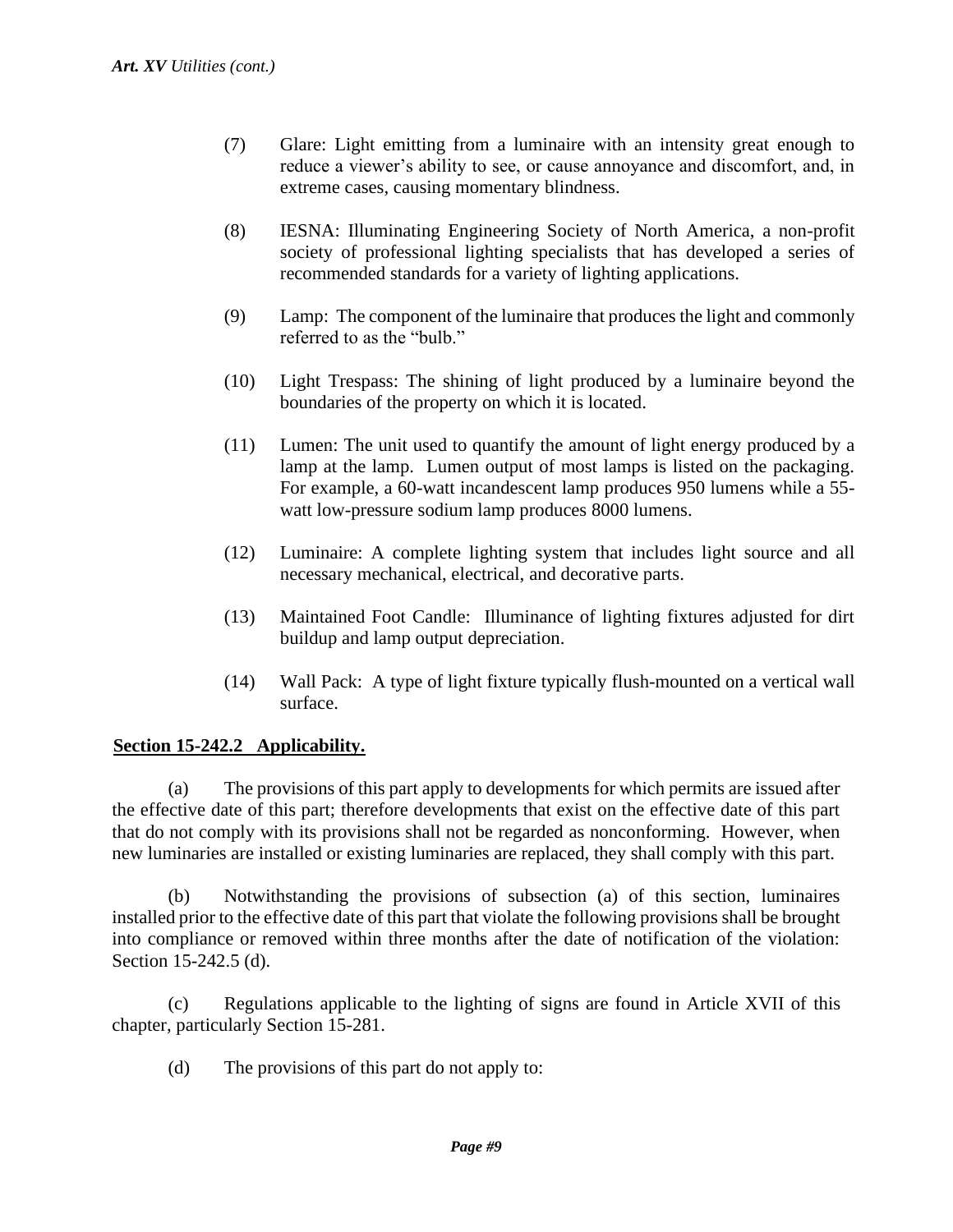- (1) Streetlights installed on public streets.
- (2) Traffic control signals and devices.
- (3) Temporary emergency lighting (i.e. fire, police, repair workers, etc.).
- (4) Moving vehicle lights.
- (5) Navigation lights (i.e. airports, heliports, radio/television towers, etc.).
- (6) Seasonal decorations with individual lights in place no longer than 60 consecutive days.
- (7) Security lights that are controlled by a motion-sensor switch that does not allow the lights to remain on longer than 12 minutes after activation, so long as the lamps do not exceed 150 watts and 2,200 lumens.

## Section 15-242.3 Minimum Lighting Requirements for Security.

(a) All streets, sidewalks, and other common areas or facilities in subdivisions shall be sufficiently illuminated to ensure the security of property and the safety of persons using such streets, sidewalks, and other common areas or facilities.

(b) All roads, driveways, sidewalks, parking lots, and other common areas or facilities in unsubdivided developments shall be sufficiently illuminated to ensure the security of property and the safety of persons using such roads, driveways, sidewalks, and other common areas or facilities.

(c) All entrances and exits in buildings used for non-residential purposes and in multifamily residential dwellings containing more than four dwelling units shall be adequately lighted to ensure the safety of persons and the security of such buildings.

## Section 15-242.4 Subdivisions.

(a) With respect to street lighting for subdivision streets that (i) are located on property within the town at or about the time of final plat approval, and (ii) are intended to be dedicated to the town, the developer shall coordinate with the electric utility company to ensure that all facilities necessary for the installation of streetlights in accordance with the town's street lighting policy are put in place. As a condition of construction plan approval, all public street lighting is to be installed by the developer prior to street acceptance by the town. The developer shall be responsible for all installation cost and monthly billing until the public streets are accepted onto the town's street maintenance system.

(b) With respect to street lighting for subdivision streets that (i) are located on property that is not within the town at or about the time of final plat approval, and (ii) are intended to be dedicated to the public (i.e. to the N.C. Department of Transportation initially and eventually to the town when the subdivision is annexed), the developer shall coordinate with the electric utility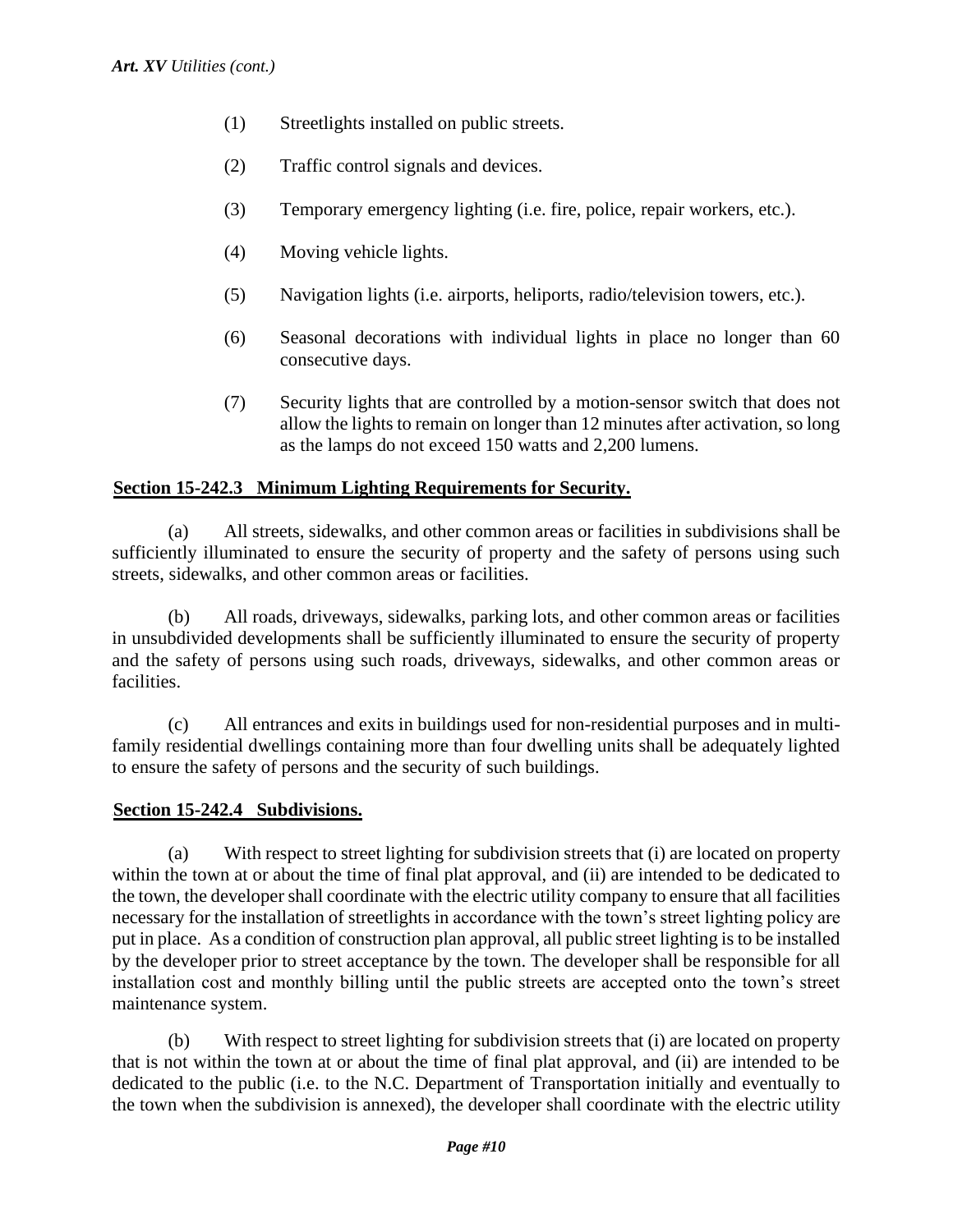company to see that all facilities necessary for the installation of streetlights in accordance with the town's street lighting policy are put in place. The installation of streetlights that are consistent with town policies may then be provided for either by an arrangement between the developer or a property owners association and the electric utility company until such time as the subdivision is annexed.

(c) With respect to street lighting for subdivision streets that are not intended to be dedicated to the town, the developer shall provide for the installation and maintenance (either by the developer or a successor property owners association) of a street lighting system that will provide sufficient lighting for safety and security purposes.

## <sup>U</sup>**Section 15-242.5\_\_General Standards. (AMENDED 10/23/2018; 6/22/21)**

(a) Unless otherwise specified, under no circumstances may the light level at a lot line exceed .2 foot candles. A limitation of 2.0 footcandles shall generally apply to lot lines in the B-1(c) and B-1(g) zoning districts. However, a limitation of .2 footcandles shall apply to lot lines of properties zoned  $B-1(c)$  or  $B-1(g)$  under any of the following circumstances:

- (1) Where such lot lines separate properties zoned B-1(c) or B-1(g) from properties zoned residential;
- (2) If and to the extent that properties zoned residential lie directly across a street from the lot lines of properties zoned B-1(c) or B-1(g);
- (3) Where such lot lines separate properties zoned B-1(c) or B-1(g) from properties that are not zoned residential but that are used for residential purposes and were so used on the effective date of this subsection;
- (4) If and to the extent that properties that are not zoned residential but are used for residential purposes and were so used on the effective date of this subsection lie directly across a street from the lot lines of properties zoned  $B-1(c)$  or  $B-1(g)$ .

(b) Notwithstanding the foregoing, the permit-issuing authority may allow or require deviations from the lot line foot candle limitations described in Subsection 15-242.5(a), along public rights-of-way, where such rights-of-way are located within a unified commercial or mixeduse development operating under a single special use permit-A. The right-of-way must extend through the development, not along the perimeter, and it must be dedicated to the Town.

(c) Vegetative buffers shall not be used to satisfy the standards set forth in subsection (a) of this section.

(d) Any luminaire with a lamp or lamps rated at a total of more than 1,800 lumens shall be fully shielded and shall be located to prevent glare and light trespass beyond the property boundary (including onto adjacent streets).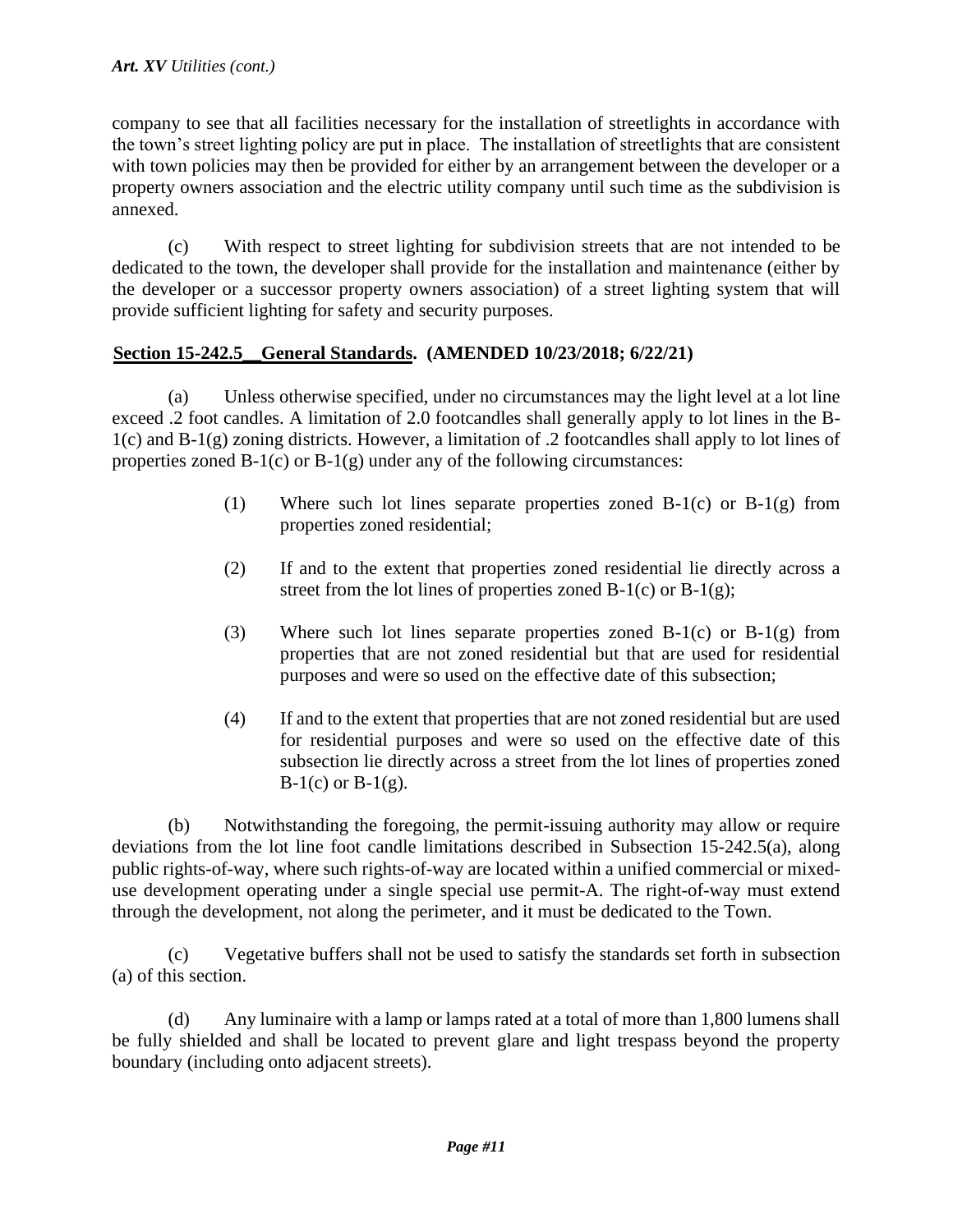#### *Art. XV Utilities (cont.)*

(e) The recommended maximum light output is 70,000 lumens per acre for lots developed for commercial or multi-family purposes and 6,500 lumens per acre for lots developed for all other purposes. This recommended maximum does not apply to those uses regulated by Sections 15-242.6, 15-242.7, and 15-242.8.

(f) Floodlights with external shielding shall be angled provided that no light is directed above a twenty-five (25) degree angle measured from the vertical line from the center of the light extended to the ground, and only if the luminaire does not cause glare or light to shine on adjacent property or public or private rights-of-way. Photocells with timers that allow a floodlight to go on at dusk and off by 11:00 p.m are encouraged.

 $(g)$  The presumptive standard for the maximum height of light poles is fifteen (15) feet in height. The Council recognizes that due to the particularities of any given development, the inflexible application of a height maximum for lighting fixtures may result in a development with excessive energy consumption or light fixtures that are incompatible with the scale or style of a development. These situations can result in a waste of money that could more desirably be used for valuable development amenities or environmentally useful features. Therefore, the permit-issuing authority may permit deviations from the presumptive requirements and may require shorter light fixtures or allow taller light fixtures whenever it finds that such deviations are more likely to satisfy the standard set forth in subsections 15-242 (a) and (b) and that the lighting complies in all other respects with the requirements of this part.

- (1) Without limiting the generality of the foregoing, the permit-issuing authority may allow or require deviations from the light fixture height maximum set forth in Subsection 15-242.5 (f) when it finds that:
	- a. An existing multi-family residential development of greater than four (4) units is seeking to improve security and safety for residents by increasing the number of light fixtures and is also seeking to utilize light fixtures that are similar in size and style to existing fixtures; or
	- b. Lighting fixtures on neighboring property are substantially lower in height than the maximum that would be allowed and taller light fixtures would result in a discernible negative impact in terms of excessive illumination and glare.
- (2) Whenever the permit-issuing authority allows or requires a deviation from the presumptive lighting fixture height requirements set forth in Subsection 15-242.5(e) it shall enter on the face of the permit the lighting fixture height requirement that it imposes and the reasons for allowing or requiring the deviation.
- (h) All wall packs shall be fully shielded.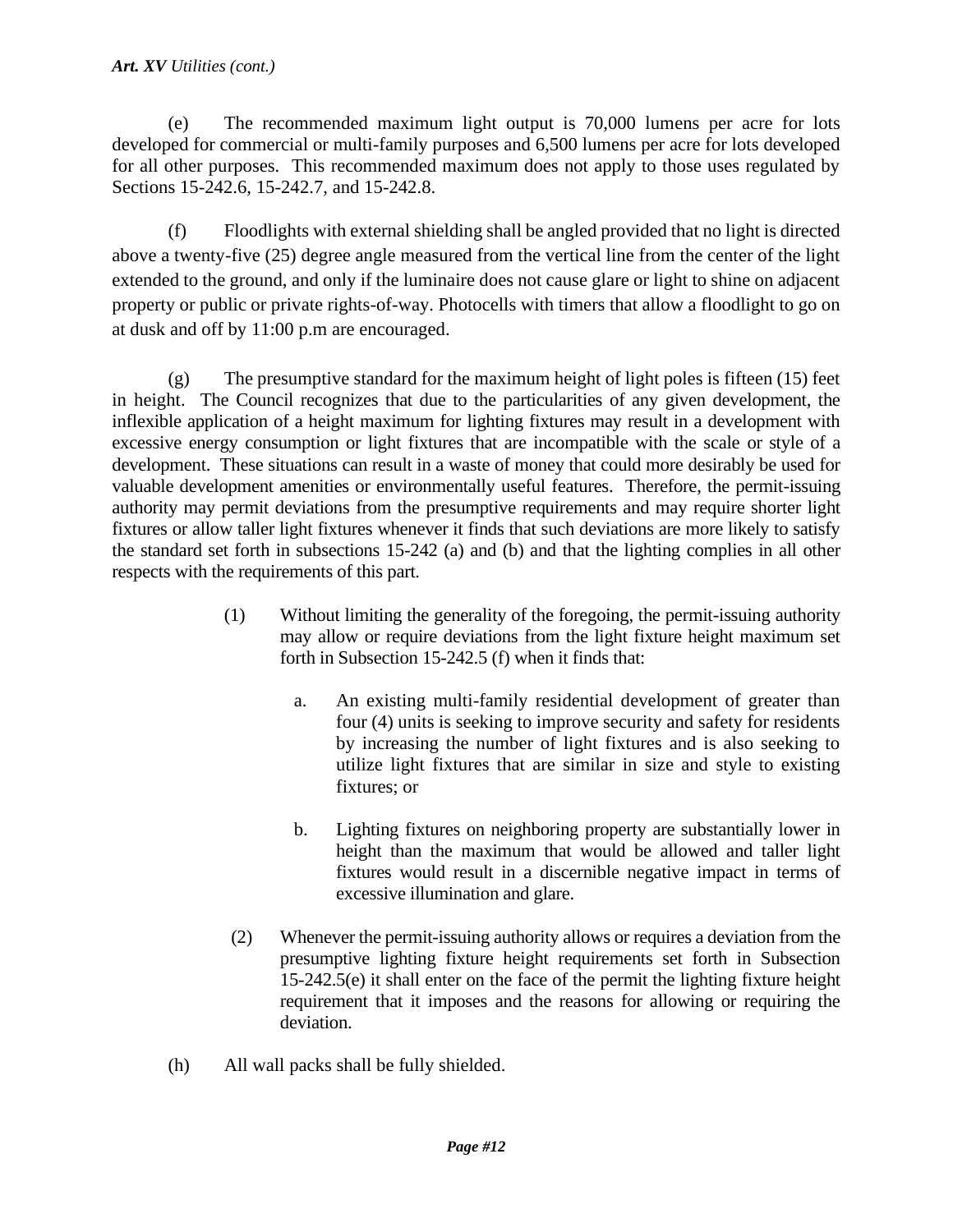(i) All luminaires shall be shielded or oriented in such a way as to direct light toward the earth's surface and away from reflective surfaces.

(j) Luminaires designed to illuminate building facades, architectural features, or landscaping shall be oriented and shielded so that direct illumination is focused exclusively on such building façade, architectural feature, or landscaping and away from adjoining properties, public or private way, and the night sky.

(k) Upward flagpole lighting is permitted for governmental flags, either publicly or privately owned, provided that the maximum lumen output is 1,300 lumens. It is encouraged that flags be taken down at sunset to avoid the need for lighting.

(l) Any luminaire must be installed in such a manner that the light emitting source is not visible from any residence not located on the same lot as the luminaire or from any public street.

## Section 15-242.6\_Vehicular Canopies.

(a) The light level beneath vehicular canopies (e.g. for gas stations or convenience stores) shall not exceed 10 foot candles average maintained at the perimeter of the canopy and measured at ground level. Acceptable ways of achieving this objective include, but are not limited to, one or more of the following:

- (1) Recessed fixtures incorporating a lens cover that is either recessed or flush with the bottom surface (ceiling) of the vehicular canopy.
- (2) Surface mounted fixtures incorporating a flat glass that provides a full cutoff or fully shielded light distribution.
- (3) Indirect lighting where light is beamed upward and then reflected down from the underside of the vehicular canopy. Such fixtures shall be shielded such that direct illumination is focused exclusively on the underside of the vehicular canopy.
- (4) Any other method approved by the permit issuing authority that achieves an effect similar to the foregoing illustrations.

(b) During hours when the business is not open, the lighting level shall be reduced to security lighting only.

## <sup>U</sup>**Section 15-242.7 Outdoor Display Areas.**

(a) All display area lighting shall utilize fully shielded luminaires that are installed in a fashion that maintains the fully shielded characteristics.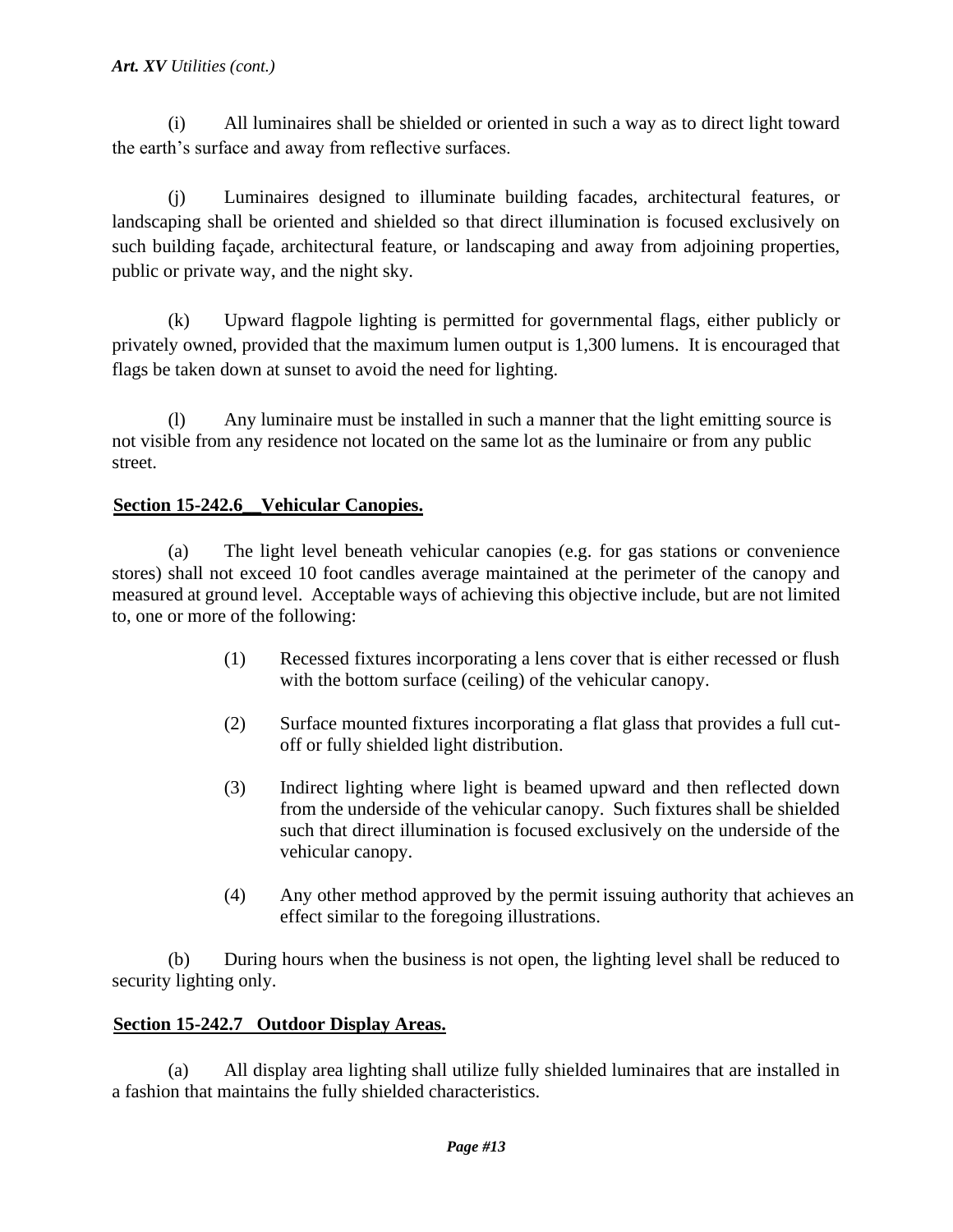(b) Display area lighting shall be installed such that glare is not visible from residential properties.

(c) The display area shall not be illuminated in a manner that exceeds the minimal illuminance levels for the activity as recommended by the Illuminating Engineering Society of North America (IESNA Rp-33, or as updated).

(d) For purposes of this section, an "outdoor display area" is an outdoor area where nighttime sales activity regularly occurs and where accurate color perception of merchandise by customers is required. Examples include sales areas for automobiles, boats, building supplies, or plants.

(e) During hours when the business is not open, the lighting level shall be reduced to security lighting only.

## **Section 15-242.8** Outdoor Sports Fields and Performance Areas.

(a) The mounting height of outdoor sports fields and outdoor performance area lighting fixtures shall not exceed 60 feet from finished grade unless approved by the permit-issuing authority after receipt of substantial information justifying the need for additional height.

(b) All outdoor sports field and outdoor performance area lighting fixtures shall be equipped with a glare control package (louvers, shields, or similar devices). The fixtures must be aimed so that their beams are directed and fall within the primary playing or performance area.

(c) Outdoor sports field and performance area lighting systems shall not be operated between the hours of eleven p.m. and sunrise.

## <sup>U</sup>**Section 15-242.9 Prohibited Uses of Light.**

The following are prohibited:

- (1) The use of laser source light or any similar high intensity light for outdoor advertising or entertainment, when projected above the horizon;
- (2) The operation of searchlights for advertising purposes;
- (3) Use of mercury vapor luminaires.

## Section 15-242.10 Light Measurement Techniques.

a) Light measurements shall be made at finished grade (ground level), with the lightregistered portion of the meter held parallel to the ground pointing up. The meter shall have cosine and color correction and have an accuracy tolerance of no greater than plus or minus five (5) percent. Measurements shall be taken with a light meter that has been calibrated within the year.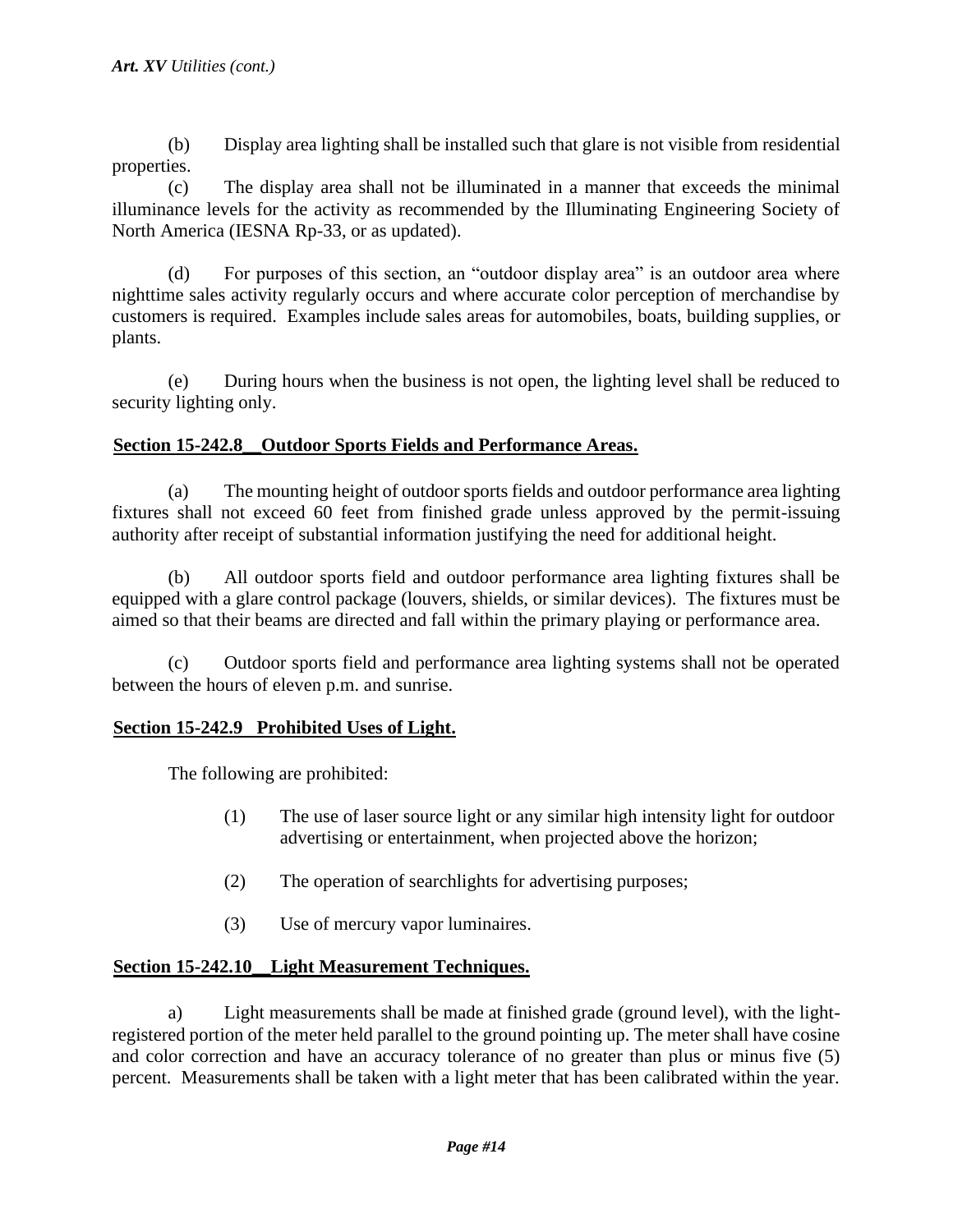Light levels are specified, calculated and measured in footcandles (FC). All FC values are maintained footcandles unless otherwise specified.

b) Compliance with an approved light plan associated with a permit can be verified in the field by confirming that the light fixtures and bulbs do not exceed those shown on the engineered plans. When there is no approved light plan then compliance can be verified by enforcing that the light source is blocked and/or directed in compliance with this Part or by the owner obtaining and providing a professional engineer's certification that verifies that the existing conditions comply with the ordinance.

## <sup>U</sup>**Section 15-243 RESERVED. (AMENDED 4/20/10)**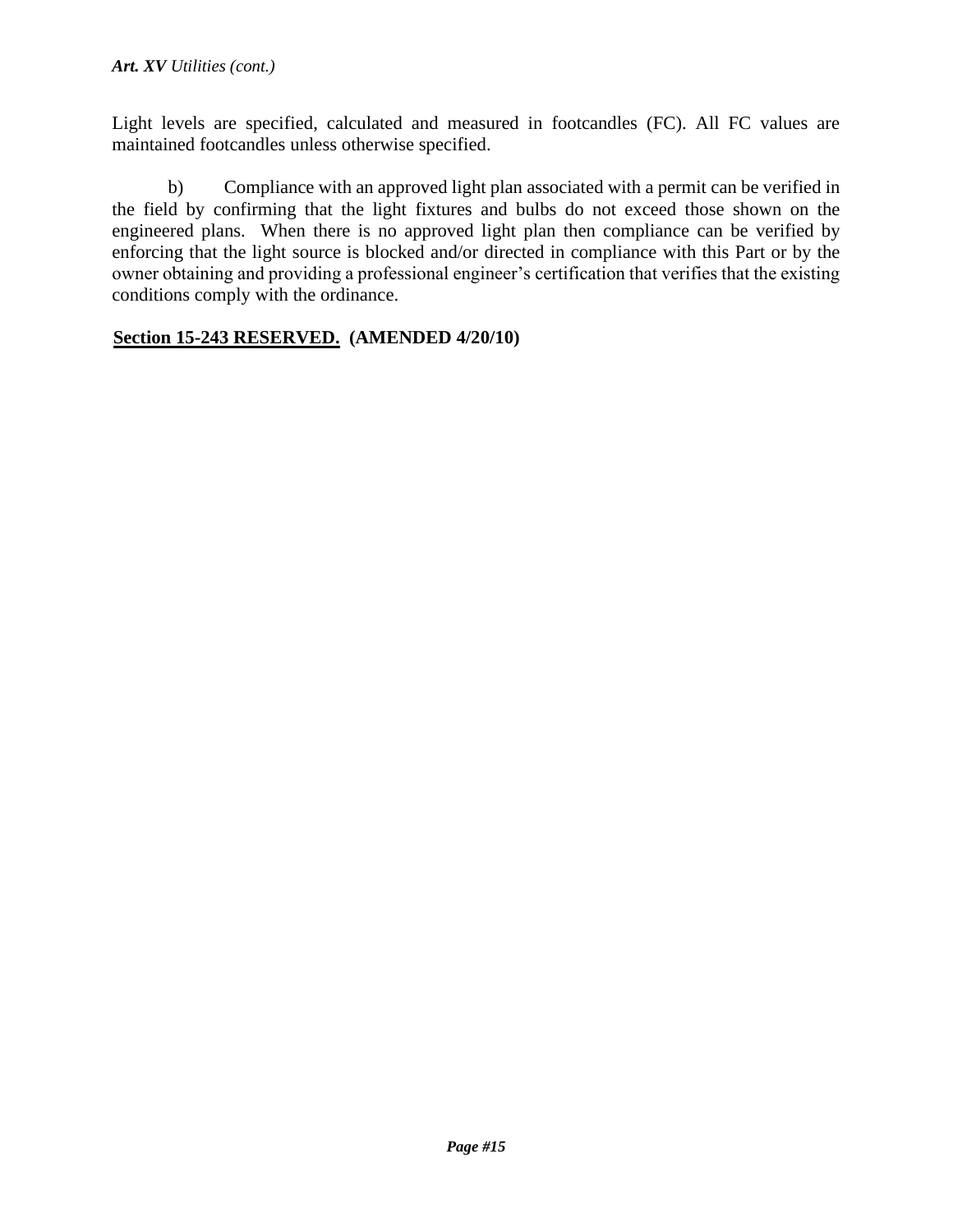## **PART III:** MISCELLANEOUS **UTILITIES** (AMENDED  $4/20/10$ )

## <sup>U</sup>**Section 15-244 Electric Power.**

Every principal use and every lot within a subdivision shall have available to it a source of electric power adequate to accommodate the reasonable needs of such use and every lot within such subdivision. Compliance with this requirement shall be determined as follows:

- (1) If the use is not a subdivision and is located on a lot that is served by an existing power line and the use can be served by a simple connection to such power line (as opposed to a more complex distribution system, such as would be required in an apartment complex or shopping center), then no further certification is needed.
- (2) If the use is a subdivision or is not located on a lot served by an existing power line, or a substantial internal distribution system will be necessary, then the electric utility company must review the proposed plans and certify to the town that it can provide service that is adequate to meet the needs of the proposed us and every lot within the proposed subdivision.

## <sup>U</sup>**Section 15-245 Telephone Service.**

Every principal use and every lot within a subdivision must have available to it a telephone service cable adequate to accommodate the reasonable needs of such use and every lot within such subdivision. Compliance with this requirement shall be determined as follows:

- (1) If the use is not a subdivision and is located on a lot that is served by an existing telephone line and the use can be served by a simple connection to such power line (as opposed to a more complex distribution system, such as would be required in an apartment complex or shopping center), then no further certification is necessary.
- (2) If the use is a subdivision or is not located on a lot served by an existing telephone line or a substantial internal distribution system will be necessary, then the electric utility company must review the proposed plans and certify to the town that it can provide service that is adequate to meet the needs of the proposed use and every lot within the proposed subdivision.

## <sup>U</sup>**Section 15-246 Underground Utilities.**

(a) All electric power lines, (not to include transformers or enclosures containing electrical equipment including, but not limited to, switches, meters or capacitors which may be pad mounted), telephone, gas distribution, fiber optic cable or conduit, and cable television lines in subdivisions developed after the effective date of this chapter shall be placed underground in accordance with the specifications and policies of the respective utility companies and located in accordance with Appendix C, Standard Drawing No. 6 or No. 7. **(AMENDED 6/22/21)**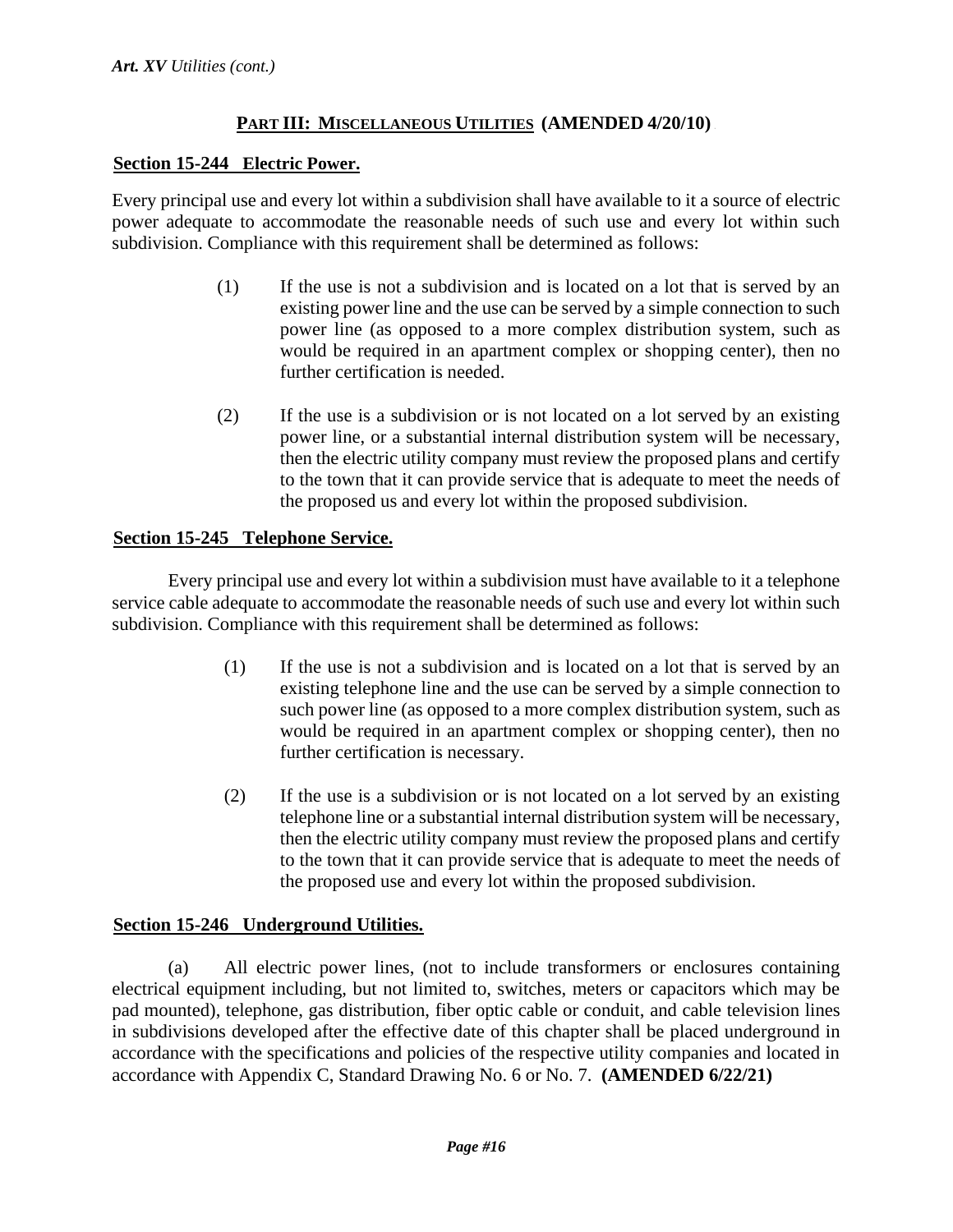#### *Art. XV Utilities (cont.)*

(b) Whenever an unsubdivided development is hereafter constructed on a lot that is undeveloped on the effective date of this chapter, then all electric power, telephone, gas distribution, and cable television lines installed to serve the development site outside of a previously existing public street right-of-way shall be placed underground in accordance with the specifications and policies of the respective utility companies. **(AMENDED 1/22/85)** 

(c) Notwithstanding the foregoing, a developer or builder is not required to bury power lines meeting all of the following criteria: **(AMENDED 6/22/21)**

- (1) The power lines existed above ground at the time of first approval of a plat or development plan, whether or not the power lines are subsequently relocated during construction of the subdivision or development plan.
- (2) The power lines are located outside the boundaries of the parcel of land that contains the subdivision or the property covered by the development plan.

## <sup>U</sup>**Section 15-247 Utilities To Be Consistent With Internal and External Development.**

(a) Whenever it can reasonably be anticipated that utility facilities constructed in one development will be extended to serve other adjacent or nearby development, such utility facilities (e.g., water or sewer lines) shall be located and constructed so that extensions can be made conveniently and without undue burden or expense or unnecessary duplication of service.

(b) All utility facilities shall be constructed in such a manner as to minimize interference with pedestrian or vehicular traffic and to facilitate maintenance without undue damage to improvements or facilities located within the development.

#### <sup>U</sup>**Section 15-248 As-Built Drawings Required.**

(a) Whenever a developer installs or causes to be installed any utility line in any public right-of-way, the developer shall, as soon as practicable after installation is complete, furnish the town with a copy of a drawing that shows the exact location of such utility lines. Such drawings must be certified as accurate by the utility company. Compliance with this requirement shall be a condition of the continued validity of the permit authorizing such development.

(b) If any utility in any right-of-way is installed by a utility company, the company shall maintain accurate as-built drawings and shall make these available to the town upon request.

## **<u>Section 15-249 Fire Hydrants.</u>**

(a) Every development, subdivided or unsubdivided, that is served by a public water system shall include a system of fire hydrants sufficient to provide adequate fire protection for the buildings located or intended to be located within such development. **(AMENDED 4/27/82)** 

(b) The presumption established by this ordinance is that to satisfy the standard set forth in subsection (a), fire hydrants must be located so that every building within the development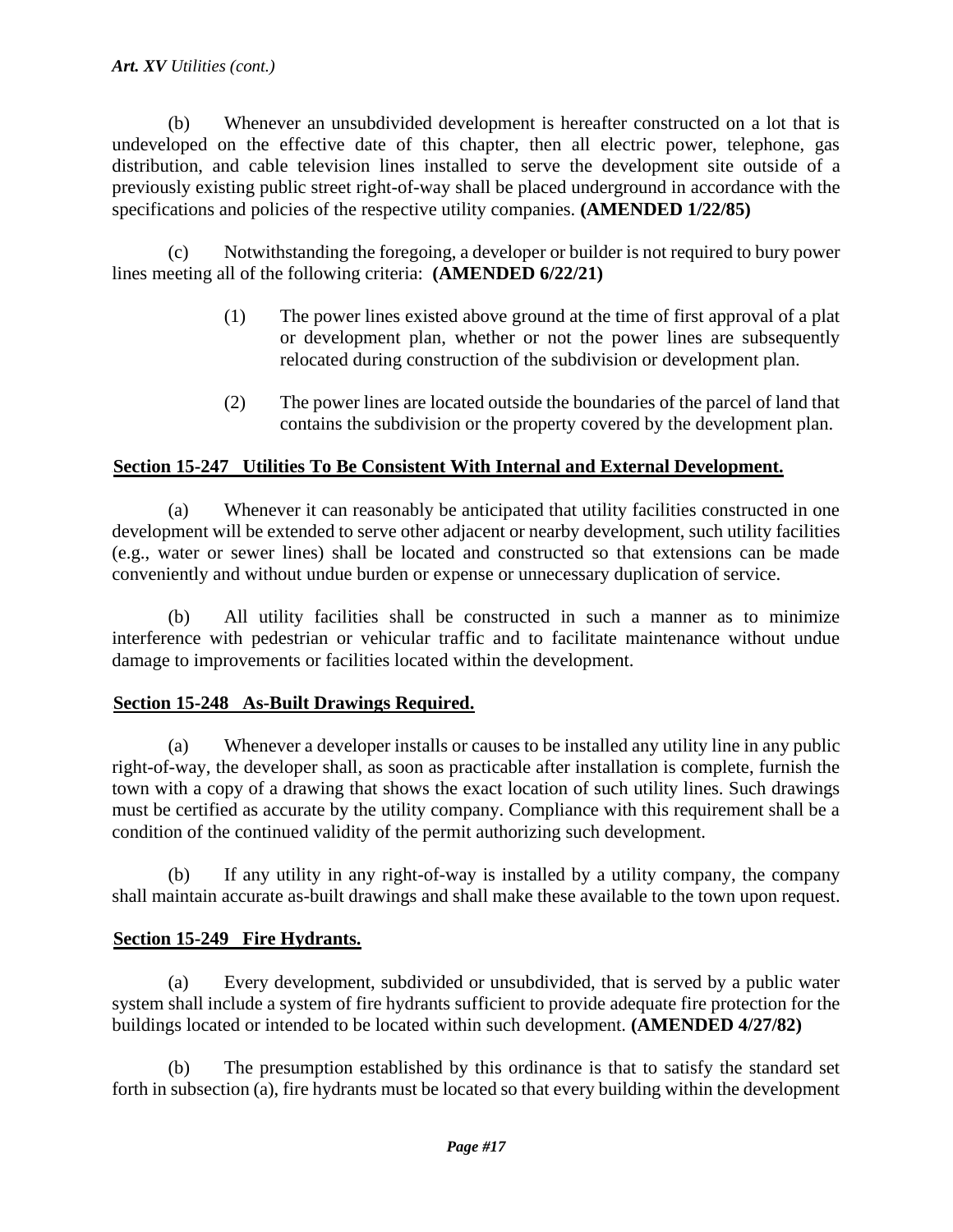is not more than 500 feet from a hydrant. However, the fire chief may authorize or require a deviation from this standard if, in his professional opinion, another arrangement more satisfactorily complies with the standard set forth in subsection (a).

(c) The fire chief shall determine the precise location of all fire hydrants, subject to the other provisions of this section. In general, fire hydrants shall be placed six feet behind the curb line of publicly dedicated streets that have curb and gutter.

(d) All hydrants shall have two  $2\frac{1}{2}$  inch hose connections and one  $4\frac{1}{2}$  inch hose connection. The 2½ inch hose connection shall be located at least 21½ inches from the ground level. All hydrant threads shall be national standard threads.

(e) Water lines that serve hydrants shall be at least six inch lines, and unless no other practicable alternative is available, no such lines shall be dead-end lines.

(f) When hydrants are required under this section to be located within a public street right-of-way, the installation of such hydrants by the developer shall constitute an offer of dedication of such hydrant to OWASA, and the town and OWASA shall thereafter deal with such hydrant in the same manner as other hydrants located within public rights-of-way within the town. The developer or the developer's successor shall be responsible for ensuring that such hydrant is properly maintained and kept in good working order, and that any costs associated with providing water to such hydrant are paid so that the hydrant can at all times serve its intended function. The developer or the developer's successor may arrange with OWASA or any other entity to have such hydrants properly maintained, but ultimate responsibility for compliance with this section remains on the developer or the developer's successor. **(AMENDED 5/10/83)** 

 $(g)$  Fire hydrants required under this section shall be installed and in working condition, subject to OWASA approval, prior to framing of any buildings in each phase. **(AMENDED 11/26/85)** 

## Section 15-250 Screening of Dumpsters. (AMENDED 5/26/81)

(a) Every development that, under Chapter 11 of the Town Code, is or will be required to provide one or more dumpsters for solid waste collection shall provide sites for such dumpsters that are:

- (1) Located so as to facilitate collection and minimize any negative impact on persons occupying the development site, neighboring properties, or public rights-of-way; and
- (2) Constructed according to specifications established by the public works director to allow for collection without damage to the development site or the collection vehicle.

(b) All such dumpsters shall be screened if and to the extent that, in the absence of screening, they would be clearly visible to: